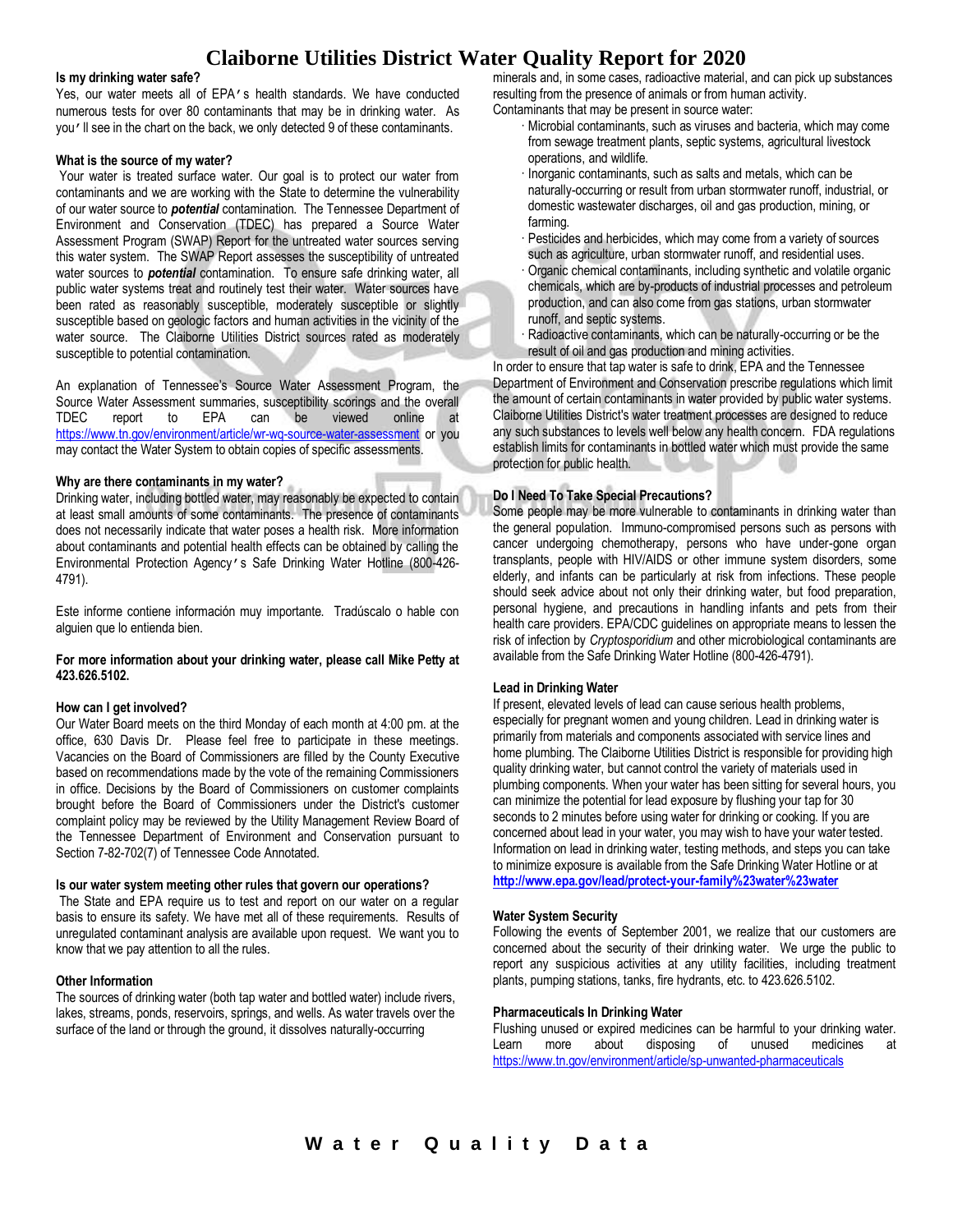# **What does this chart mean?**

- MCLG Maximum Contaminant Level Goal, or the level of a contaminant in drinking water below which there is no known or expected risk to health. MCLGs allow for a margin of safety.
- MCL Maximum Contaminant Level, or the highest level of a contaminant that is allowed in drinking water. MCLs are set as close to the MCLGs as feasible using the best available treatment technology. To understand the possible health effects described for many regulated constituents, a person would have to drink 2 liters of water every day at the MCL level for a lifetime to have a one-in-a-million chance of having the described health effect.
- MRDL: Maximum Residual Disinfectant Level or MRDL: The highest level of a disinfectant allowed in drinking water. There is convincing evidence that addition of a disinfectant is necessary for the control of microbial contaminants.
- MRDLG: Maximum residual disinfectant level goal. The level of a drinking water disinfectant below which there is no known or expected risk to health. MRDLGs do not reflect the benefits of the use of disinfectants to control microbial contaminants.
- AL Action Level, or the concentration of a contaminant which, when exceeded, triggers treatment or other requirements which a water system must follow.
- Parts per million (ppm) or Milligrams per liter (mg/l) explained as a relation to time and money as one part per million corresponds to one minute in two years or a single penny in \$10,000.
- Parts per billion (ppb) or Micrograms per liter explained as a relation to time and money as one part per billion corresponds to one minute in 2,000 years, or a single penny in \$10,000,000.
- Nephelometric Turbidity Unit (NTU) nephelometric turbidity unit is a measure of the clarity of water. Turbidity in excess of 5 NTU is just noticeable to the average person.
- TT Treatment Technique, or a required process intended to reduce the level of a contaminant in drinking water.
- RTCR Revised Total Coliform Rule. This rule went into effect on April 1, 2016 and replaces the MCL for total coliform with a Treatment Technique Trigger for a system assessment.

| Contaminant                                  | Violation           | Level          | Range of               | Date of | Unit                | <b>MCLG</b>    | <b>MCL</b>     | Likely Source of                         |
|----------------------------------------------|---------------------|----------------|------------------------|---------|---------------------|----------------|----------------|------------------------------------------|
|                                              | Yes/No              | Detected       | Detections             | Sample  | Measurement         |                |                | Contamination                            |
| <b>Total Coliform</b>                        | N <sub>o</sub>      |                |                        | 2020    |                     | $\Omega$       | <b>TT</b>      | Naturally present in the                 |
| Bacteria (RTCR)                              |                     |                |                        |         |                     |                | Trigger        | environment                              |
| Turbidity <sup>1</sup>                       | N <sub>o</sub>      | .02            | $0.02 -$               | 2020    | <b>NTU</b>          | n/a            | <b>TT</b>      | Soil runoff                              |
|                                              |                     |                | 0.44                   |         |                     |                |                |                                          |
| Copper <sup>2</sup>                          | N <sub>o</sub>      | $90^{th}\% =$  |                        | 2020    | ppm                 | 1.3            | $AL=1.3$       | Corrosion of household                   |
|                                              |                     | 0.0160         |                        |         |                     |                |                | plumbing systems; erosion                |
|                                              |                     |                |                        |         |                     |                |                | of natural deposits;                     |
|                                              |                     |                |                        |         |                     |                |                | leaching from wood                       |
|                                              |                     |                |                        |         |                     |                |                | preservatives                            |
| Fluoride                                     | N <sub>o</sub>      | 0.6745         | $0.596 -$              | 2020    | ppm                 | $\overline{4}$ | $\overline{4}$ | Erosion of natural deposits;             |
|                                              |                     | Avg.           | .779                   |         |                     |                |                | water additive which                     |
|                                              |                     |                |                        |         |                     |                |                | promotes strong teeth;                   |
|                                              |                     |                |                        |         |                     |                |                | discharge from fertilizer                |
|                                              |                     |                |                        |         |                     |                |                | and aluminum factories                   |
| Lead <sup>2</sup>                            | N <sub>o</sub>      | $90^{th}\% =$  |                        | 2020    | ppb                 | $\Omega$       | $AL=15$        | Corrosion of household                   |
|                                              |                     | $\mathbf{0}$   |                        |         |                     |                |                | plumbing systems, erosion                |
|                                              |                     |                |                        |         |                     |                |                | of natural deposits                      |
| Nitrate (as Nitrogen)                        | N <sub>o</sub>      | .747           |                        | 2020    | ppm                 | 10             | 10             | Runoff from fertilizer use:              |
|                                              |                     |                |                        |         |                     |                |                | leaching from septic tanks,              |
|                                              |                     |                |                        |         |                     |                |                | sewage; erosion of natural               |
|                                              |                     |                |                        |         |                     |                |                | deposits                                 |
| Sodium                                       | N <sub>o</sub>      | 6.81           |                        | 2020    | ppm                 | N/A            | N/A            | Erosion of natural deposits;             |
|                                              |                     |                |                        |         |                     |                |                | used in water treatment                  |
| TTHM <sup>3</sup><br>[Total trihalomethanes] | N <sub>o</sub>      | 58.20          | 22.2-87                | 2020    | ppb                 | n/a            | 80             | By-product of drinking                   |
|                                              |                     | Avg.           |                        |         |                     |                |                | water chlorination                       |
| Haloacetic Acids <sup>3</sup>                | N <sub>o</sub>      | 56.57          | $18.70-$               | 2020    | ppb                 | N/A            | 60             | By-product of drinking                   |
| (HAA5)                                       |                     | Avg.           | 62.10                  |         |                     |                |                | water disinfection.                      |
|                                              |                     |                |                        | 2018    |                     | <b>TT</b>      | <b>TT</b>      |                                          |
| <b>Total Organic</b>                         | N <sub>o</sub>      |                |                        |         | ppm                 |                |                | Naturally present in the<br>environment. |
| $\mbox{Carbon}^4$                            |                     |                |                        |         |                     |                |                |                                          |
| Contaminant                                  | Violation<br>Yes/No | Level<br>Found | Range of<br>Detections | Date of | Unit<br>Measurement | <b>MRDLG</b>   | <b>MRDL</b>    | Likely Source of                         |
|                                              |                     |                |                        | Sample  |                     |                |                | Contamination                            |
| Chlorine                                     | N <sub>0</sub>      | 1.73           | $.6 - 2.4$             | 2020    | ppm                 | $\overline{4}$ | $\overline{4}$ | Water additive used to                   |
|                                              |                     | Avg.           |                        |         |                     |                |                | control microbes.                        |

 $1100\%$  of our samples were below the turbidity limit. Turbidity is a measurement of the cloudiness of the water. We monitor it because it is a good indicator of the effectiveness of our filtration system. <sup>2</sup>During the most recent round of Lead and Copper testing, 0 out of 30 households sampled contained concentrations exceeding the action level. Infants and young children are typically more vulnerable to lead in drinking water than the general population. It is possible that lead levels at your home may be higher than at other homes in the community as a result of materials used in your home's plumbing. If you